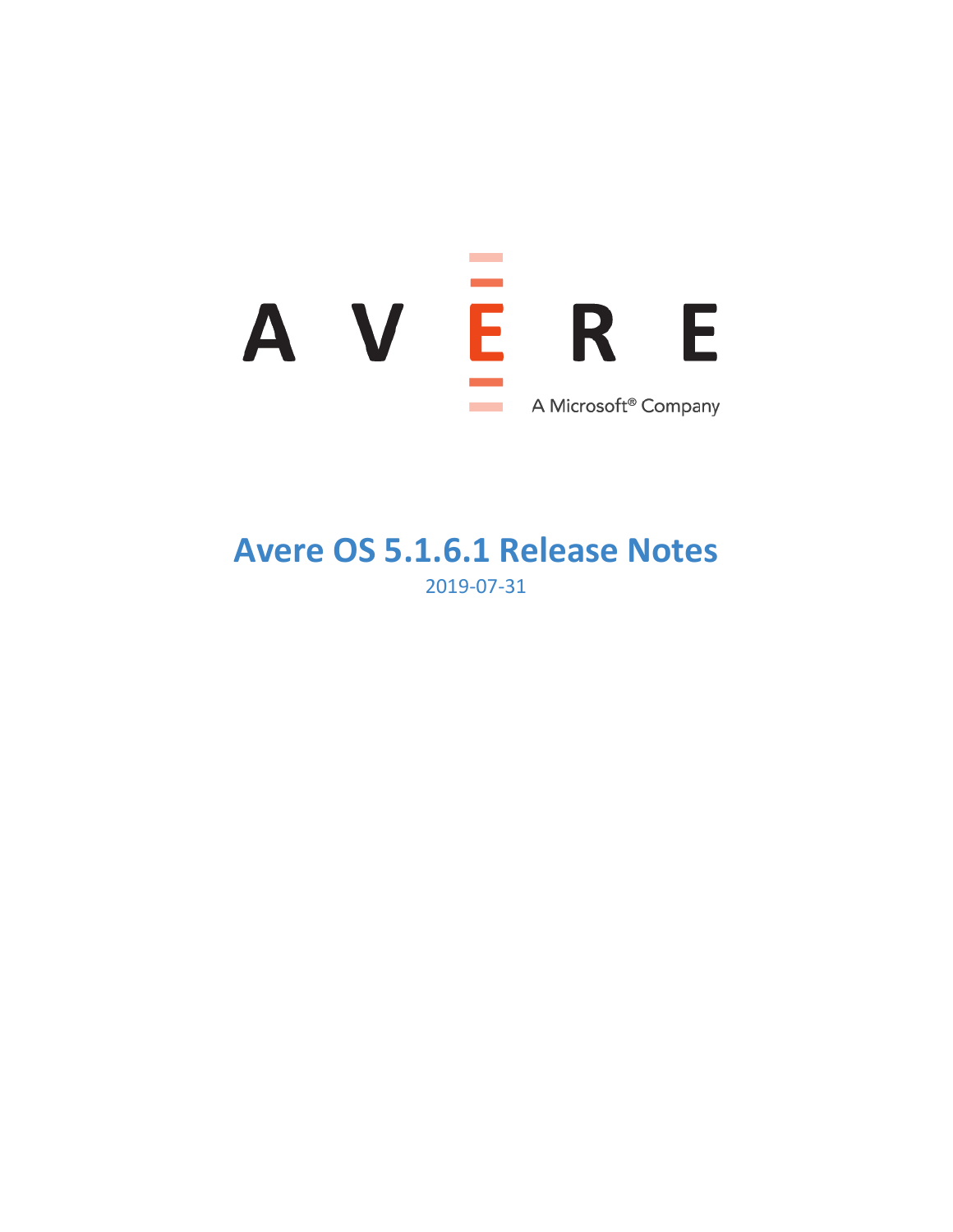## Table of Contents

# **Copyright Information**

Copyright © 2019 Microsoft Corporation. All rights reserved. Specifications are subject to change without notice.

No part of this document covered by copyright may be reproduced in any form or by any means – graphic, electronic, or mechanical, including photocopying, recording, taping, or storage in an electronic retrieval system – without prior written permission of the copyright owner.

The product described in this document may be protected by one or more U.S. patents, foreign patents, or pending applications.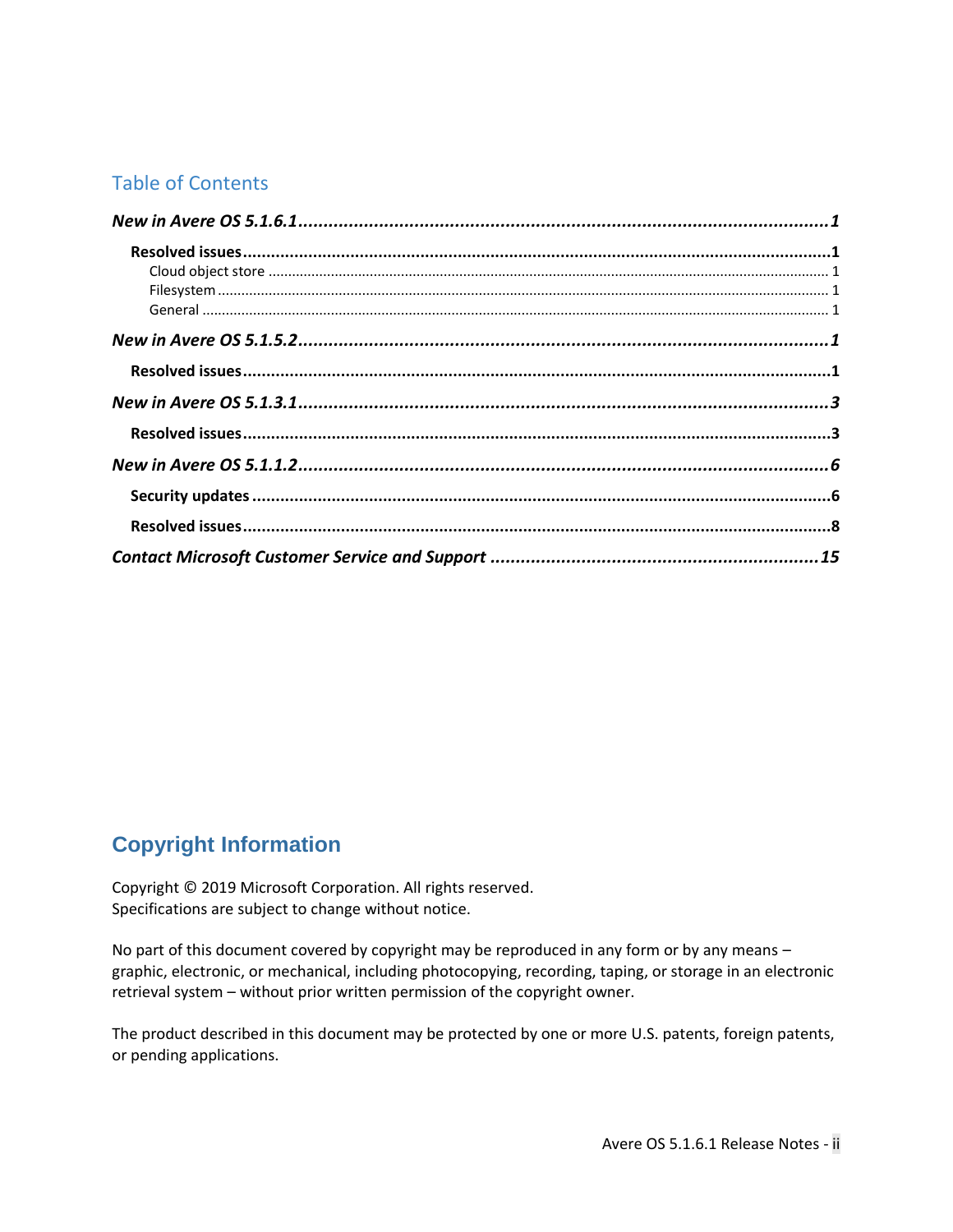# **New in Avere OS 5.1.6.1**

This release includes several bug fixes. It is applicable for all customers.

## <span id="page-2-0"></span>**Resolved issues**

## <span id="page-2-1"></span>**Cloud object store**

<span id="page-2-2"></span>

| 27264             | Fixed an issue that could cause TCP connection requests to the cloud back end to get<br>stuck during SSL negotiation, requiring a filesystem restart.             |
|-------------------|-------------------------------------------------------------------------------------------------------------------------------------------------------------------|
| <b>Filesystem</b> |                                                                                                                                                                   |
| 26768             | Fixed a missing lock to prevent a possible database corruption and restart.                                                                                       |
| 26796             | Sped up the file scan time to improve performance during file validation after<br>restarting the cluster.                                                         |
| <b>General</b>    |                                                                                                                                                                   |
| 27373             | Updated descriptions in the Avere Control Panel to clarify that the "use 1Gb<br>management network" setting makes those ports unavailable for client-facing data. |
| 27399             | Fixed a software error that could cause the system to loop while reassigning IP<br>addresses to cluster nodes.                                                    |
|                   |                                                                                                                                                                   |

# <span id="page-2-4"></span><span id="page-2-3"></span>**New in Avere OS 5.1.5.2**

This release includes several bug fixes. It is applicable for all customers.

## <span id="page-2-5"></span>**Resolved issues**

## **Cloud object store**

- 26941 Fixed a bug so that files can flush to the core filer even in the rare situation when a file handle hash collides with the hash of a reserved file handle.
- 27264 Fixed an issue that could cause TCP connection requests to the cloud back-end to get stuck during SSL negotiation, requiring a filesystem restart.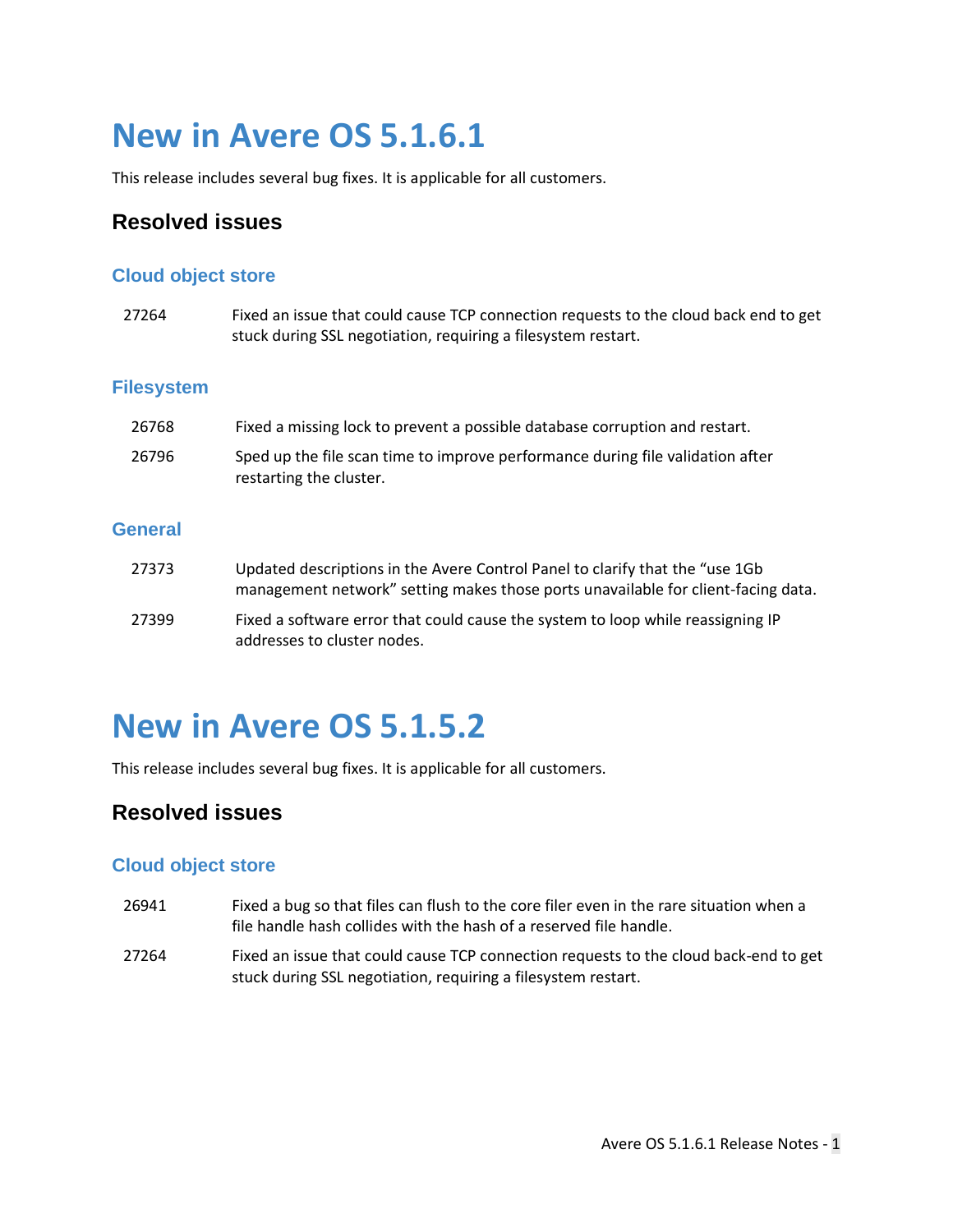### **Filesystem**

26061 Installed proper locking to prevent future file system crashes while examining internal log entries. Diagnostic debugging tools were also added to help diagnose any future crashes in related systems. 26576 Corrected code that resets pointers to metadata files during failover. 26682 Fixed a timing-related memory corruption that could be triggered when the file count was extremely high. Before this change, this problem could cause a restart and core file when using HA features. 26914 Changed an algorithm in the name cache to prevent a situation where the number of entries allocated could exceed the maximum threshold. 27011 Fixed a race condition during directory population code flow. 27215 Updated code to ensure that inactive flush requests are cleared from the request log. 27267 Corrected a condition that could cause a system restart when the local cache space was close to its limit. 27278 Removed an improper assert that could cause a node outage when using  $F$ lashMove<sup>TM</sup> and a cloud core filer. 26796 Sped up the file scan time to improve performance during file validation after restarting the cluster. 26859 Improved buffer management and added quota controls to avoid deadlocks while flushing data to cloud storage. 27196 Fixed a problem that could cause a deadlock when opening metadata files in the cache directory manager. 27244 Corrected a reference-after-free memory issue that could occur during heavy coldfilling from a core filer.

#### **General**

- 27014 Cluster proxy server connection tests now tolerate failures with short timeouts. This change allows the proxy configuration to be honored even if the proxy service is not always reliable.
- 27031 Fixed a software defect that could cause the management layer to fail and restart when the number of assigned client IP addresses in the cluster was reduced. This failure affected each cluster node in turn as management control switched to healthy nodes.

If you need to reduce the number of virtual interfaces (client- or cluster-facing) before updating to version 5.1.5.1, contact Microsoft Customer Service and Support for advice.

27101 Fixed a recently introduced bug that caused newly added nodes to have the default admin password instead of the password configured in cluster settings.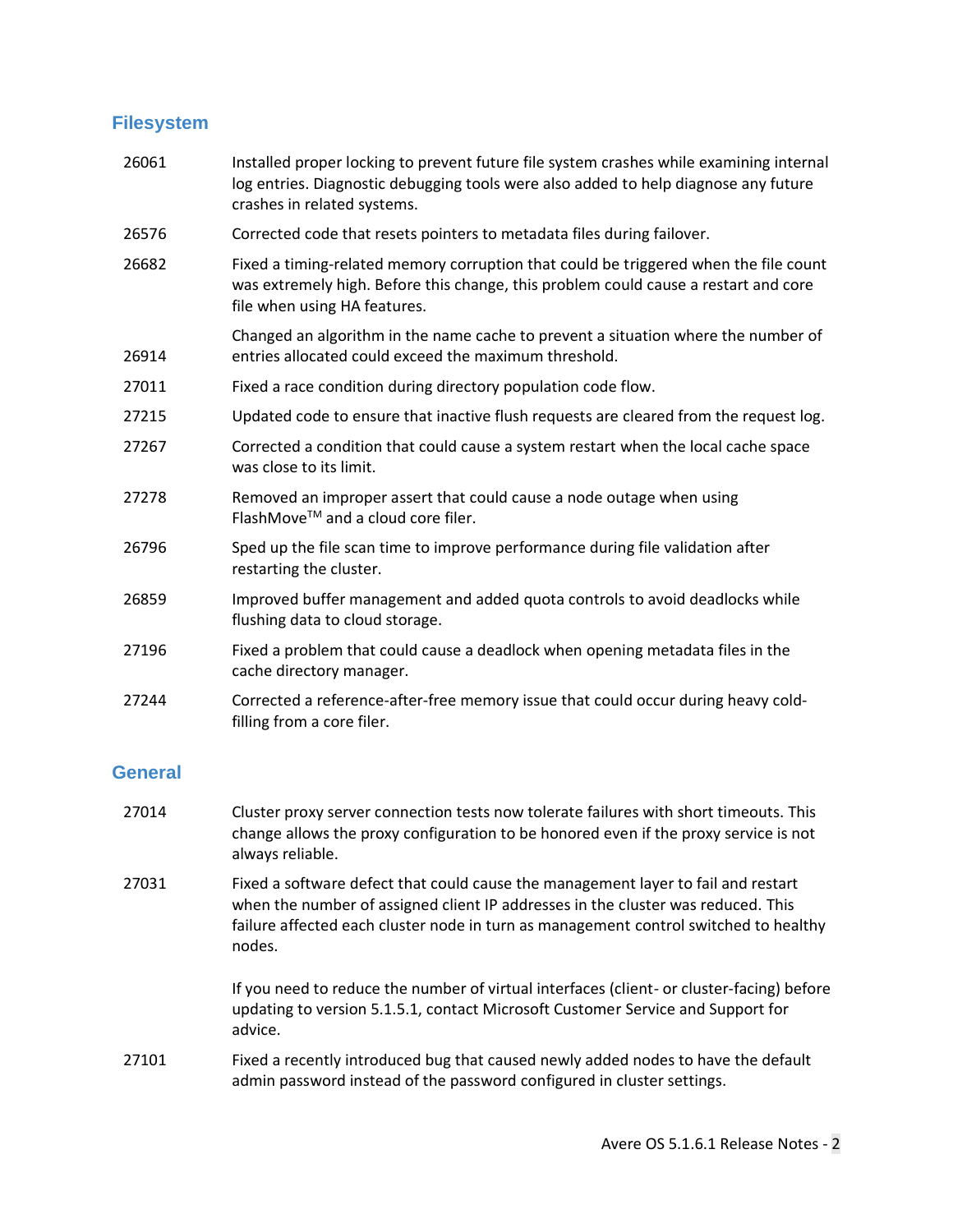| 27184 | Fixed an issue that interfered with running the ping command directly on cluster |
|-------|----------------------------------------------------------------------------------|
|       | nodes. The ping command no longer runs within a secure sandbox.                  |

27213 Remedied a failure that could cause statistics collection to fail with the error <stat name="req.<unknown>"> <value type="UINT64">260</value></stat>

#### **SMB/CIFS**

| 16960 | Changed code to prevent the CIFS clustered database from entering a core file loop<br>during times when network connectivity between nodes is poor.                    |
|-------|------------------------------------------------------------------------------------------------------------------------------------------------------------------------|
| 18881 | Added more logging to internal memory map handling to provide more debug<br>information before this problem occurs.                                                    |
| 23717 | Addressed an SMB service restart with associated core file in cases where the client<br>performed many tree connect operations within the scope of one TCP connection. |
| 25107 | Fixed a defect where a CIFS ACL service restart with associated core file occurred due<br>to a TCP connection race issue with the SMB service of a NAS core filer.     |
| 26112 | Addressed a potential SMB process restart and associated core file when a SMB client<br>requested an open file list for a vserver.                                     |

#### **vFXT.py**

27119 Improved retry handling when assigning or removing an IP address on an Azure network interface during failover scenarios.

> In order to take full advantage of these changes, the cluster nodes should be authorized to read virtual networks. This authorization is built into the standard Avere Operator role, which is described in the Avere vFXT for Azure [planning document.](https://docs.microsoft.com/en-us/azure/avere-vfxt/avere-vfxt-deploy-plan#vm-access-roles) If you used a custom role for your vFXT cluster, update it to include the authorization Microsoft.Network/virtualNetworks/read

To update an existing role, use the update option: az role definition update –role-definition <filename>

# <span id="page-4-0"></span>**New in Avere OS 5.1.3.1**

This release includes several bug fixes. It is applicable for all customers.

## <span id="page-4-1"></span>**Resolved issues**

#### **Cloud object store**

25845 Fixed a defect in a cache file system database that could cause a process restart in the system that writes data to the cache disks.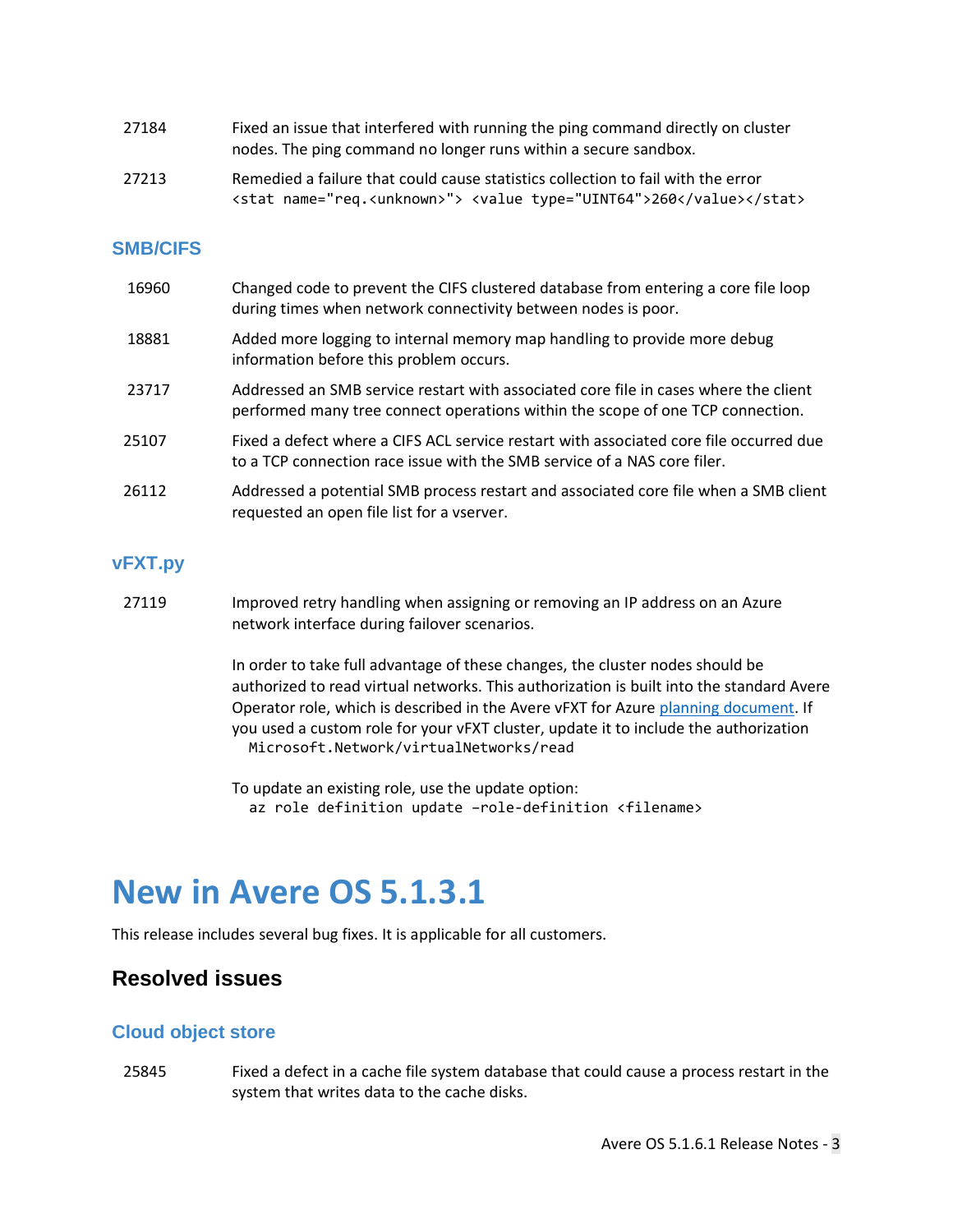| 26556 | Changed code to avoid an out-of-memory condition that could cause an assert to be<br>tripped under heavy load.             |
|-------|----------------------------------------------------------------------------------------------------------------------------|
| 26754 | Removed a rare race condition that could sometimes result in objects being written to<br>cloud storage with invalid names. |

26756 Increased the frequency of checks for upcoming cloud credential expirations.

#### **Filesystem**

| 25047 | Fixed an error that could cause the filesystem to restart because a filesystem service<br>got into an unexpected state.                                                                                                                                   |
|-------|-----------------------------------------------------------------------------------------------------------------------------------------------------------------------------------------------------------------------------------------------------------|
| 25963 | Eliminated a reference leak on a filesystem object, which could cause a system panic<br>during a restart.                                                                                                                                                 |
| 26255 | Fixed a race condition in the directory name lookup cache component, which could<br>cause a system restart under heavy file recycling conditions.                                                                                                         |
| 26532 | Changed FlashMirror code to ensure that all files that are marked out-of-sync on both<br>the primary node and the mirror node are copied if there is a failover event.                                                                                    |
| 26640 | Divided high availability file consistency checking after an HA write failure into<br>multiple chunks to avoid a system restart because of the watchdog timer.                                                                                            |
| 26654 | Fixed an issue that could cause an incorrect "access" error to be returned for a core<br>filer that has the optional extended user credential groups feature enabled. The<br>problem was caused when the target directory did not yet have proper tokens. |
| 26678 | Moved flush request processing to separate tasks to prevent a possible process<br>restart.                                                                                                                                                                |
| 26796 | Sped up the file scan process to reduce the time needed for HA file validation after<br>cluster startup.                                                                                                                                                  |
| 26852 | Updated code to prevent a system restart that could happen if an optional directory<br>repair tool is used on a directory at the same time the directory is being removed.                                                                                |
| 26891 | Fixed an issue that caused the filesystem to restart when it tried to process an<br>operation that required metadata files and logs to be opened and ready.                                                                                               |
|       |                                                                                                                                                                                                                                                           |

#### **General**

- 26604 Corrected a problem that created invalid support uploads because a placeholder cluster name from the Avere Control Panel was incorrectly passed as the unique cluster name. Always set a unique cluster name that will identify your cluster to support personnel.
- 26666 The network driver for vFXT nodes in Microsoft Azure has been changed to handle network hardware resets better. These resets occur as part of regular maintenance of Azure servers, such as network card firmware updates. Before this change, a network hardware reset could cause the vFXT node to lose network connectivity and need to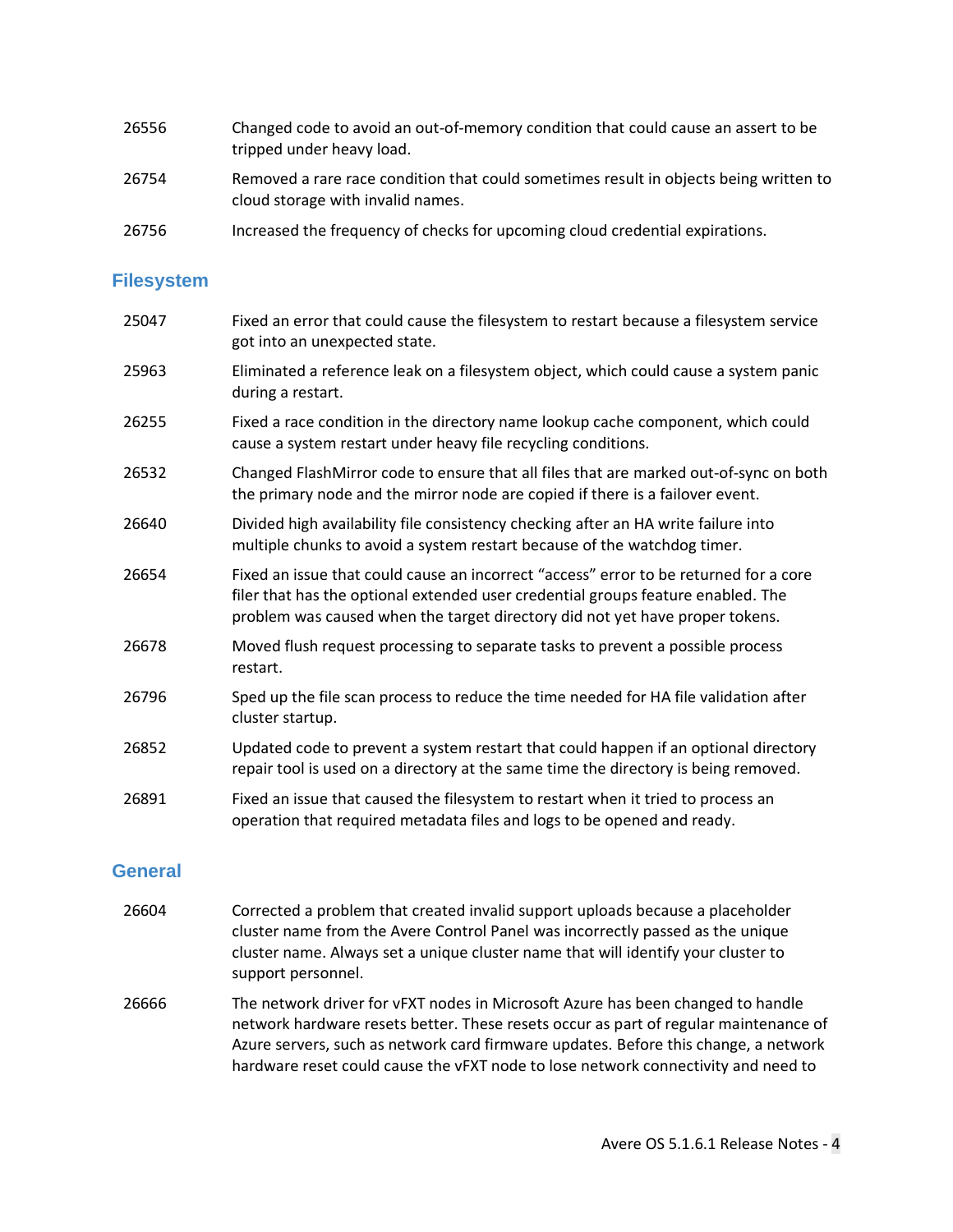|       | be rebooted. After the fix, the driver handles the reset transparently and no action<br>should be required from the user.                                                                                                                                 |
|-------|-----------------------------------------------------------------------------------------------------------------------------------------------------------------------------------------------------------------------------------------------------------|
| 26723 | Fixed a problem where bootloader messages and prompts were not being shown on<br>the serial-over-LAN console for some 2000-series, 3000-series and 4000-series FXT<br>models.                                                                             |
| 26854 | Changed behavior so that when a hardware cluster node is wiped, the previously set<br>password is preserved. Before this change, a node that was restored to factory<br>settings did not have a node management password until after it joined a cluster. |
| 26856 | Fixed a connectivity problem in clusters with VLANs configured to use alternate<br>default routers. The problem was caused by the system incorrectly assigning IPs and<br>routes for the affected VLANs.                                                  |
| 26870 | Fixed an issue with a cluster recovery tool that put the cluster in a state requiring<br>engineering intervention to complete the recovery.                                                                                                               |
| 26883 | Fixed a regression that caused the serial port to connect at 9600 baud instead of<br>115200 baud. The issue was introduced in Avere OS 5.1.1.2 because of an upgrade to<br>FreeBSD 11.2.                                                                  |

#### **NFS**

- 24155 A change was made to avoid timeouts in cache-to-cache communication among cluster nodes by overriding custom settings that exceed internal connection resources.
- 26753 Addressed a filesystem service restart and associated core file during upgrade to V4.8.9.1 or later release from a release prior to V4.8.9.1. The defect involved Open Network Computing Remote Procedure Call (ONCRPC) communication among nodes within the cluster.

## **SMB/CIFS**

- 26220 A defect was fixed that involved CIFS ACL data management jobs (both FlashMove and FlashMirror) from cloud core filers. The defect could cause the data management job to fail, or cause a filesystem service restart (with a core file).
- 26522 The outbound NTLMSSP default setting for new vservers created with Avere OS version 5.1.2.1 is different from the setting for the previous release (5.1.1.2).

The current default values are:

- disable outbound ntlmssp yes
- ntlm\_auth no

The previous release had ntlm auth set to yes.

Administrators might choose to enable outbound NTLMSSP to work around problems with Kerberos domain join. Consider security risks before changing this setting. The setting can be changed by using the XML-RPC command method cifs.setOptions.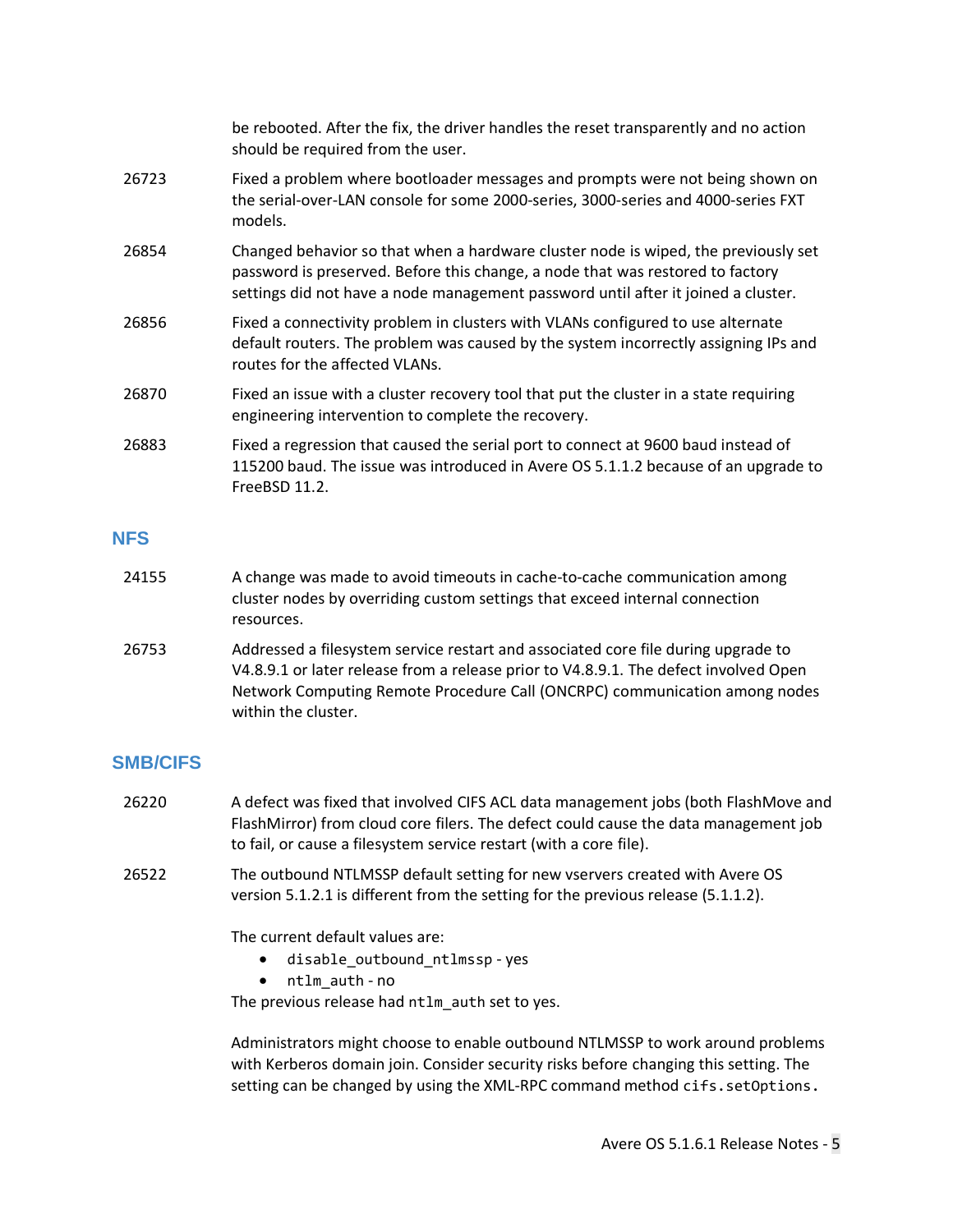- 26567 Addressed two defects involving DNS Service Resource Record lookups for Microsoft AD domains. The first defect involved not switching to TCP after UDP lookups failed due to large responses. The second defect involved failed lookups using EDNS against Windows 2008R2 DNS servers.
- 26648 Added a custom setting to avoid contacting domain controllers that do not permit access. The failed accesses resulted in log spam for the cluster.

Contact Microsoft Customer Service and Support for details about how to apply the custom setting in the CIFS Name Server (winbindd).

26658 Fixed a defect that could cause a vserver to fail to join an AD domain when the domain controller is configured with RequireSecuritySignature? set to 0. If RequireSecuritySignature? is set to 1, domain joins can succeed, but customers must verify that all devices joined to the domain are configured to support signing with domain controllers.

> The workaround for this defect is to disable this particular signing path, however, this should only be done if the security risks are considered.

Contact Microsoft Customer Service and Support for more information and to learn how to apply the custom setting.

# <span id="page-7-0"></span>**New in Avere OS 5.1.1.2**

Avere OS 5.1 includes bug fixes, feature improvements, and significant security enhancements.

## <span id="page-7-1"></span>**Security updates**

This release improves security standards in several areas in order to comply with Microsoft security requirements.

Additional changes and bug fixes are documented in the [Resolved issues -](#page-14-0) Security section later in this document.

### **SSL and TLS updates**

Avere OS now requires the following standards for SSL and TLS:

- TLS1.2 must be enabled
- SSL V2 and V3 must be disabled

<span id="page-7-2"></span>TLS1.0 and TLS1.1 may be used for backward compatibility with private object stores; contact Microsoft Customer Service and Support for details.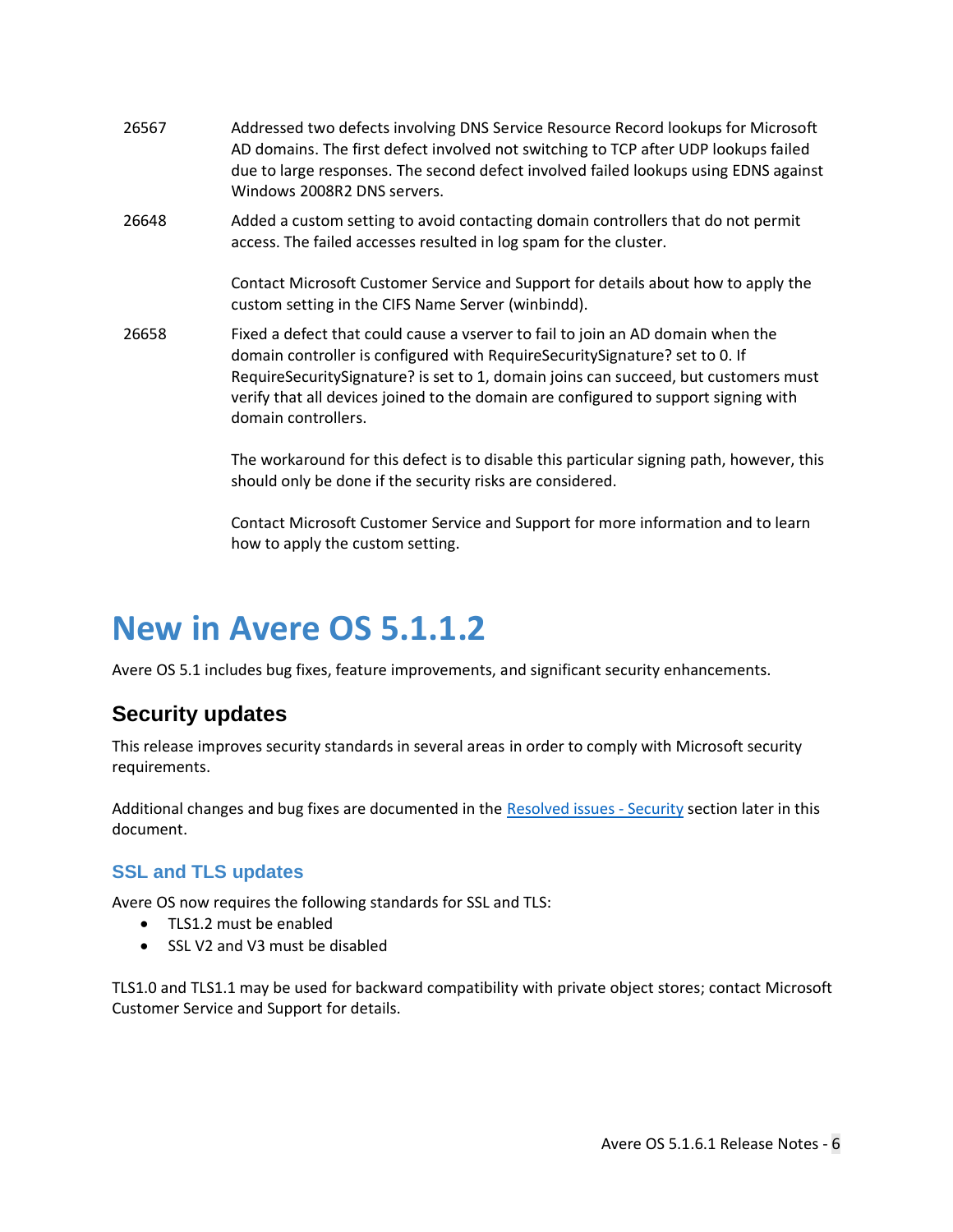### **Permitted cipher suites**

Microsoft security requirements permit the following TLS cipher suites to be negotiated:

- ECDHE-ECDSA-AES128-GCM-SHA256
- ECDHE-ECDSA-AES256-GCM-SHA384
- ECDHE-RSA-AES128-GCM-SHA256
- ECDHE-RSA-AES256-GCM-SHA384
- ECDHE-ECDSA-AES128-SHA256
- ECDHE-ECDSA-AES256-SHA384
- ECDHE-RSA-AES128-SHA256
- ECDHE-RSA-AES256-SHA384

The cluster administrative HTTPS interface (used for the Avere Control Panel web GUI and administrative RPC connections) supports only the above cipher suites and TLS1.2. No other protocols or cipher suites are supported when connecting to the administrative interface.

### **Update private object storage to maintain compatibility**

The SSL and TLS changes in this version can impact customers using private object storage cloud core filers that are not updated to the current standard.

If the encryption software on your private cloud core filer is incompatible with the above [cipher](#page-7-2) suites and TLS 1.2, you might lose access to the core filer.

#### **CAUTION**

Your Avere cluster might lose connectivity to your private object store core filer after installing this update if the core filer does not use compatible encryption software. Contact Microsoft Customer Service and Support before installing Avere OS 5.1 to avoid possible service disruption.

For compatibility with this version of Avere OS, your private object store cloud core filer must meet these requirements:

- TLS 1.2 must be enabled
- SSL V2 and V3 must be disabled
- The TLS cipher suites in the [permitted cipher suites](#page-7-2) list above must be supported

Consult your private object storage vendor to confirm that it complies with these standards. Take any additional necessary steps to ensure that the private object environment is correctly updated and configured.

If your core filer cannot be brought into compliance, there is a temporary workaround available through Microsoft Customer Service and Support. Remember to remove this workaround after your core filers have been updated.

In general, it is a good practice to update and audit your private object core filers to maintain security standards.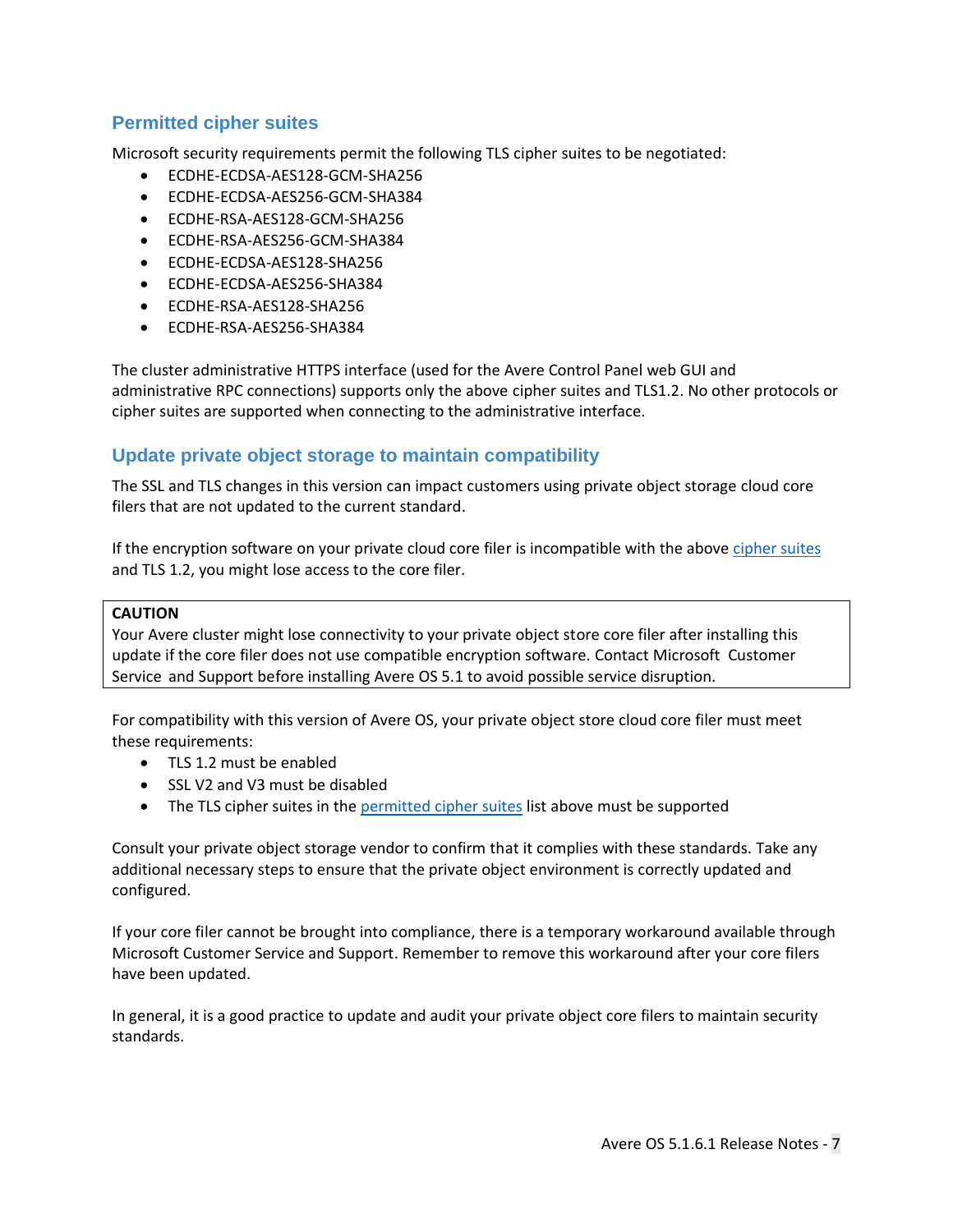### **SSH server updates**

To meet Microsoft security standards, the security of the cluster node SSH server has been tightened.

Remote login as the superuser "root" has been disabled. If remote SSH access is required under the guidance of Microsoft Customer Service and Support, you must log in as the SSH "admin" user, which has a restricted shell.

The following SSH cipher suites are available on the cluster SSH server. Make sure that any client that uses SSH to connect to the cluster has up-to-date software that meets these standards.

| Ciphers               | aes256-gcm@openssh.com               |
|-----------------------|--------------------------------------|
|                       | aes128-gcm@openssh.com               |
|                       | aes256-ctr                           |
|                       | aes128-ctr                           |
| <b>MACs</b>           | hmac-sha2-512-etm@openssh.com        |
|                       | hmac-sha2-256-etm@openssh.com        |
|                       | hmac-sha2-512                        |
|                       | hmac-sha2-256                        |
| <b>KEX Algorithms</b> | ecdh-sha2-nistp521                   |
|                       | ecdh-sha2-nistp384                   |
|                       | ecdh-sha2-nistp256                   |
|                       | diffie-hellman-group-exchange-sha256 |

## <span id="page-9-0"></span>**Resolved issues**

### **Cloud object store**

| 23802 | Improved management of the cloud snapshot database to avoid system panics.<br>Before this change, the snapshot database object could grow very large, even though<br>the number of actively needed snapshots was small. This fix improves database<br>parsing efficiency and also ensures that the snapshot object file is not larger than the<br>number of undeleted snapshots. |
|-------|----------------------------------------------------------------------------------------------------------------------------------------------------------------------------------------------------------------------------------------------------------------------------------------------------------------------------------------------------------------------------------|
| 25227 | Fixed an incorrect alert that suggested a cloud bucket or container could not be found<br>after an Avere OS upgrade.                                                                                                                                                                                                                                                             |
| 25717 | Reduced the number of log entries from the certificate verifier component.                                                                                                                                                                                                                                                                                                       |
| 25837 | Added automation to some cloud core filer modifications so that they no longer<br>require service restarts.                                                                                                                                                                                                                                                                      |
| 25845 | Fixed a bug in a database that could inappropriately stop the process that writes data<br>to the cache disks.                                                                                                                                                                                                                                                                    |
| 25913 | Improved performance of file creates and file lookups in directories by adding bloom<br>filter support.                                                                                                                                                                                                                                                                          |
| 25992 | Changed the way Avere OS handles a REST parse error for non-data objects from AWS<br>storage. Now it returns a jukebox code instead of returning I/O error.                                                                                                                                                                                                                      |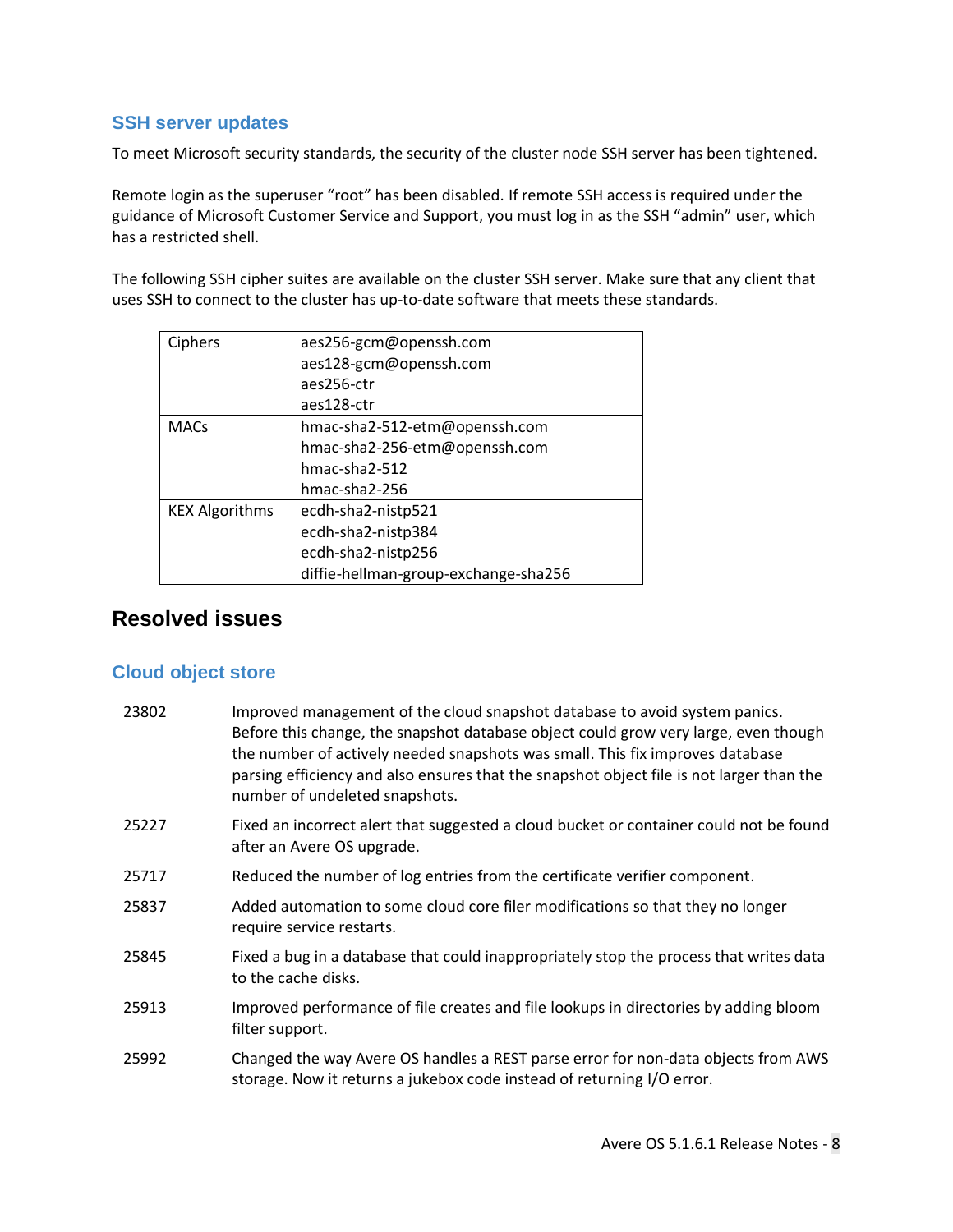| 25995 | Fixed a problem with snapshot identifiers to ensure that only the latest snapshot ID is<br>used.                                                         |
|-------|----------------------------------------------------------------------------------------------------------------------------------------------------------|
| 26157 | Implemented a timer to fix timeout issues with HA barriers.                                                                                              |
| 26159 | Added a timer to reduce TCP connections on overwhelmed Amplidata core filers.                                                                            |
| 26179 | Reduced memory consumption by improving memory management in the cloud<br>module memory system.                                                          |
| 26187 | Fixed two issues related to certificate checking.                                                                                                        |
| 26235 | Fixed a problem that could sometimes cause a system restart because flags were set<br>incorrectly during express snapshot creation.                      |
| 26338 | Eliminated an issue that could cause a system restart when reattaching cloud storage<br>to a cluster with a newer Avere OS version than used previously. |
| 26341 | Fixed an issue where a restart would occur if an object handle snapshot did not exist<br>in the cloud core filer.                                        |
| 26366 | Fixed a logic error that could cause a loop because a variable was defined in the<br>wrong location.                                                     |
| 26401 | Removed string buffer bugs found under boundary conditions.                                                                                              |
| 26469 | Fixed an issue that could cause directory segments to become inaccessible after an<br>upgrade, blocking accesses to multiple entries in the directory.   |
| 26556 | Addressed an issue where cloud object segment sizes and number of segments were<br>improperly set, causing a service restart.                            |
| 26647 | Disabled a bloom filter to fix a problem where a move from a source to a destination<br>would cause a core loop if the destination already had the file. |

## **Filesystem**

| 23719 | Added a feature to enable asynchronous writes and improve small file write<br>performance.                                                                                                                                                                                                                                                                                                                                                                                                                         |
|-------|--------------------------------------------------------------------------------------------------------------------------------------------------------------------------------------------------------------------------------------------------------------------------------------------------------------------------------------------------------------------------------------------------------------------------------------------------------------------------------------------------------------------|
| 23849 | Fixed an issue that could cause continuous restarts in the migration code.                                                                                                                                                                                                                                                                                                                                                                                                                                         |
| 24307 | Improved performance of rename actions by 30%.                                                                                                                                                                                                                                                                                                                                                                                                                                                                     |
| 24506 | Resolved a problem that affected read-ahead caching on the Avere cluster.<br>Linux-based NFS clients maintain their own client-side file caches, and this cache is<br>populated with the client's own read-ahead. If the file being read is not in the Avere<br>cache, and the NFS client read-ahead calls arrive out of order (that is, the read for the<br>file's offset-zero segment comes in later than other reads), the Avere read-ahead calls<br>for cache population of a "cold" file were not being sent. |
| 24562 | Added a feature to automatically identify and remove orphaned inodes.                                                                                                                                                                                                                                                                                                                                                                                                                                              |
| 24721 | Added a custom setting to adjust the threshold that triggers local file replicas to be<br>created.                                                                                                                                                                                                                                                                                                                                                                                                                 |
| 24791 | Added tracking for HA operations.                                                                                                                                                                                                                                                                                                                                                                                                                                                                                  |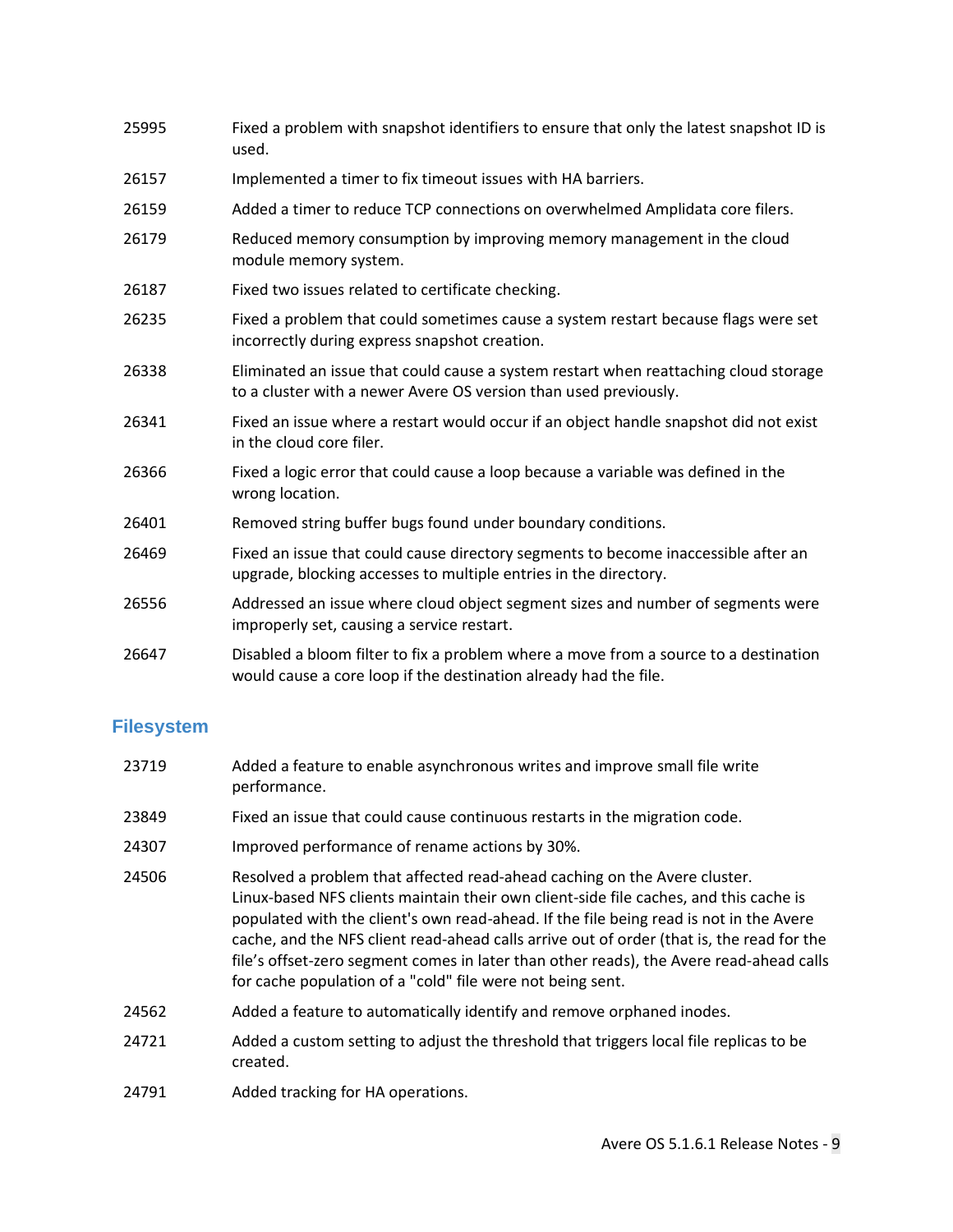| 25003 | Fixed a race condition in detecting the available space for internal metadata<br>structures.                                                                                                                                                                       |
|-------|--------------------------------------------------------------------------------------------------------------------------------------------------------------------------------------------------------------------------------------------------------------------|
| 25084 | Added code to fix a race condition in the token request system that could happen<br>when failover caused changes in a mirror relationship.                                                                                                                         |
| 25376 | Fixed resource leaks in the cloud filesystem that caused occasional crashes due to<br>memory shortages.                                                                                                                                                            |
| 25439 | Added more visibility into the status of the HA voter component.                                                                                                                                                                                                   |
| 25949 | Improved token management when recycling files from the cache.                                                                                                                                                                                                     |
| 25963 | Fixed an issue that could cause a service restart when adding or removing nodes or<br>upgrading software.                                                                                                                                                          |
| 25970 | Corrected an incorrectly set flag that could cause long lookup times, timeouts, or<br>system restarts.                                                                                                                                                             |
| 25980 | Fixed a filesystem service restart caused by performing read-ahead operations on a<br>file that was concurrently being reclaimed from the cache due to space constraints.                                                                                          |
| 26040 | Changed code to correctly initialize the field _aclFlags.                                                                                                                                                                                                          |
| 26044 | Fixed an error updating a task counter. This issue could cause a system restart when<br>the task was cleaned up.                                                                                                                                                   |
| 26140 | Fixed an issue where temporary files prevented a migration job from completing.                                                                                                                                                                                    |
| 26151 | Corrected a situation where token management references were lost, causing system<br>restarts.                                                                                                                                                                     |
| 26205 | Updated code to also forward fsstat, pathconf, and fsinfo operations when always-<br>forward is set.                                                                                                                                                               |
| 26225 | Changed code to prevent unnecessary token revokes because the token owner was<br>incorrectly identified.                                                                                                                                                           |
| 26255 | Fixed a crash related to a race condition in the Avere Directory Name Cache<br>component when recycling large numbers of files from the cache.                                                                                                                     |
| 26270 | Accelerated performance of the version database.                                                                                                                                                                                                                   |
| 26296 | Changed filesystem code to allow the Avere system to read a core filer directory even<br>when some directory entries are inaccessible because of permissions. This change<br>allows some core filer exports to be visible to the cluster and others to be ignored. |
| 26307 | Fixed an issue where retrying certain operations eight times caused a restart.                                                                                                                                                                                     |
| 26309 | Fixed code to prevent a filesystem restart caused by incorrectly cleaning up lock-<br>related flags from failed operations.                                                                                                                                        |
| 26377 | Removed a division-by-zero error bug that could be triggered by an inode file size of<br>zero.                                                                                                                                                                     |
| 26414 | Fixed a bug where an ENOENT error could cause the node to lose connection to a<br>junction.                                                                                                                                                                        |
| 26452 | Updated code for directory entry pruning to avoid problems caused by long queues.                                                                                                                                                                                  |
|       |                                                                                                                                                                                                                                                                    |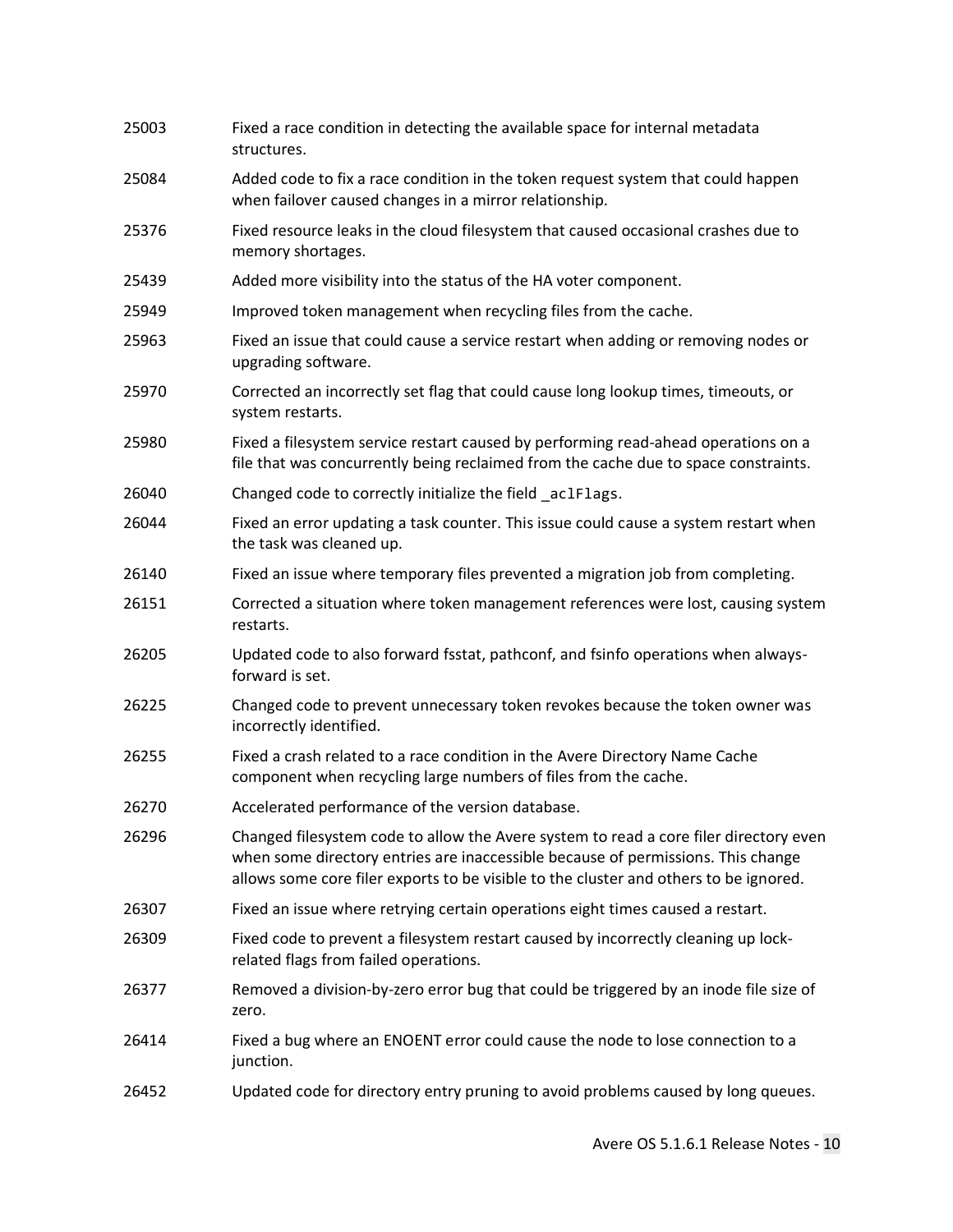26544 Fixed an issue that unnecessarily incremented an iterator on a data structure that was being erased.

## **General**

| 21874 | Changed log procedures to avoid repeated messages if HA is not enabled.                                                                                                                                       |
|-------|---------------------------------------------------------------------------------------------------------------------------------------------------------------------------------------------------------------|
| 22141 | Updated the help file for the XML-RPC method alert.override() to remove the<br>incorrect implication that alert UUIDs are deprecated.                                                                         |
| 22259 | Added time stamps and time ranges to traces and XML-RPC output.                                                                                                                                               |
| 22584 | Fixed a filehandle leak in the Avere OS maintenance process.                                                                                                                                                  |
| 22914 | Added performance metrics to logs and XML-RPC output.                                                                                                                                                         |
| 23762 | Fixed a display issue in the Avere Control Panel related to directory service polling<br>updates.                                                                                                             |
| 23792 | Updated the API error message for proper formatting of private keys.                                                                                                                                          |
| 23896 | Fixed an issue that caused the Avere OS management web service to restart.                                                                                                                                    |
| 24485 | The Avere Control Panel now shows which cluster node is primary and which node<br>the session is connected to. This information appears at the right side of the cluster<br>name.                             |
| 24856 | Output about cluster upgrade status now displays plain text instead of HTML-encoded<br>text.                                                                                                                  |
| 24964 | Updated the hidden alerts function to consistently apply parameter filters.                                                                                                                                   |
| 25037 | Added a Users table to the dashboard that displays the IDs of recently active users<br>and the number of operations they've performed. User activity can be displayed by<br>node or cluster-wide (all nodes). |
| 25144 | Adjusted permissions for read-only XML-RPC API users to make sure that they can<br>access non-modifying methods.                                                                                              |
| 25406 | Improved the layout and usability of the Alerts table in the Avere Control Panel<br>dashboard.                                                                                                                |
| 25569 | Fixed a bug that prevented support uploads from including custom settings.                                                                                                                                    |
| 25579 | Fixed a bug in lock contention handling when reading the configuration database.                                                                                                                              |
| 25583 | Custom graphs in the <b>Analytics</b> tab now display core filer names in the legend instead<br>of internal names.                                                                                            |
| 25840 | Fixed an issue caused by locks allocating more memory than needed.                                                                                                                                            |
| 25899 | Fixed a bug that prevented uploading a new software image from a local machine.                                                                                                                               |
| 25941 | IP addresses on the IPMI settings page are now links that open a connection to that<br>IPMI port.                                                                                                             |
| 25987 | Fixed a software alert message to correctly identify software upgrade status.                                                                                                                                 |
| 26106 | Upgraded to FreeBSD 11.2.                                                                                                                                                                                     |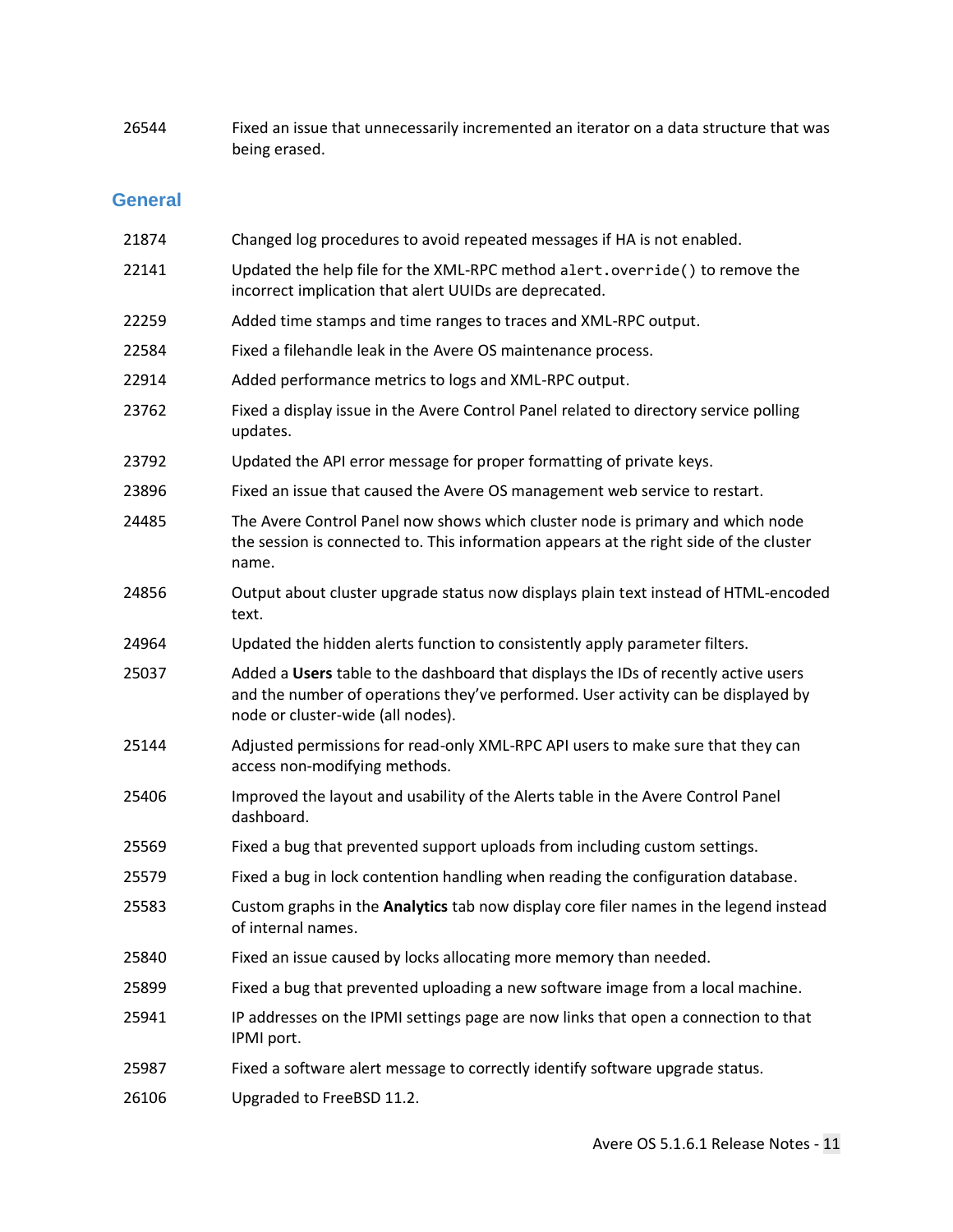- 26166 Corrected an issue where a memory-related default was not set correctly on FXT 5850 hardware systems.
- 26229 Improved security by removing the ability to reuse cookies to execute XML-RPC commands.
- 26237 Fixed an issue where the SPS agent would stop and not restart.
- 26273 Added a file locking option in the cache policy management section of the Avere Control Panel. Use the **Advanced** settings section to select or clear the **Enable NLM caching** checkbox.
- 26408 Added a filtering option in the **Alerts** table of the Avere Control Panel Dashboard. You can choose to view only conditions, only alerts, or both conditions and alerts.

### **Migration**

21725 Fixed an issue where a migration would not release an inode at file close unless it was a destroy operation. 23849 Fixed an issue that caused migration code to restart continuously. 25499 Changed code to properly repopulate a migrated subdirectory in the file system. This change prevents getting a stale junction after a junction refresh following a data migration. 25708 Fixed code to correctly handle cloud snapshot deletion when a snapshot has already been deleted from some nodes. 26140 Fixed a problem where some tasks were not marked as complete after a migration.

#### **NFS**

- 10363 Fixed several defects involving NFS export policy reference counts. These issues could result in the inability to delete an unused policy. Upon upgrade, this change corrects NFS export policy reference counts that were set incorrectly because of these defects.
- 14237 This ticket increases the number of supported NLM clients per vserver client-facing address from 4096 to 10000. This increased limit is consistent with the 10000 NFS client limit per node when only one client-facing address per node is allocated. This change only applies to new vservers created with a build containing this change. Downgrades to builds not containing this change are prohibited if the new feature has been used, because the new vserver will not process lock operations correctly after downgrade.
- 19883 Addressed NIST security vulnerability CVE-1999-1225.
- 24876 Improved LDAP/AD compatibility of the Avere Control Panel login system. Specifically:
	- Removed the requirement to enable both LDAPS and LDAP with StartTLS on the LDAP server. Now, only LDAPS is required. (Enabling LDAP with StartTLS is optional.)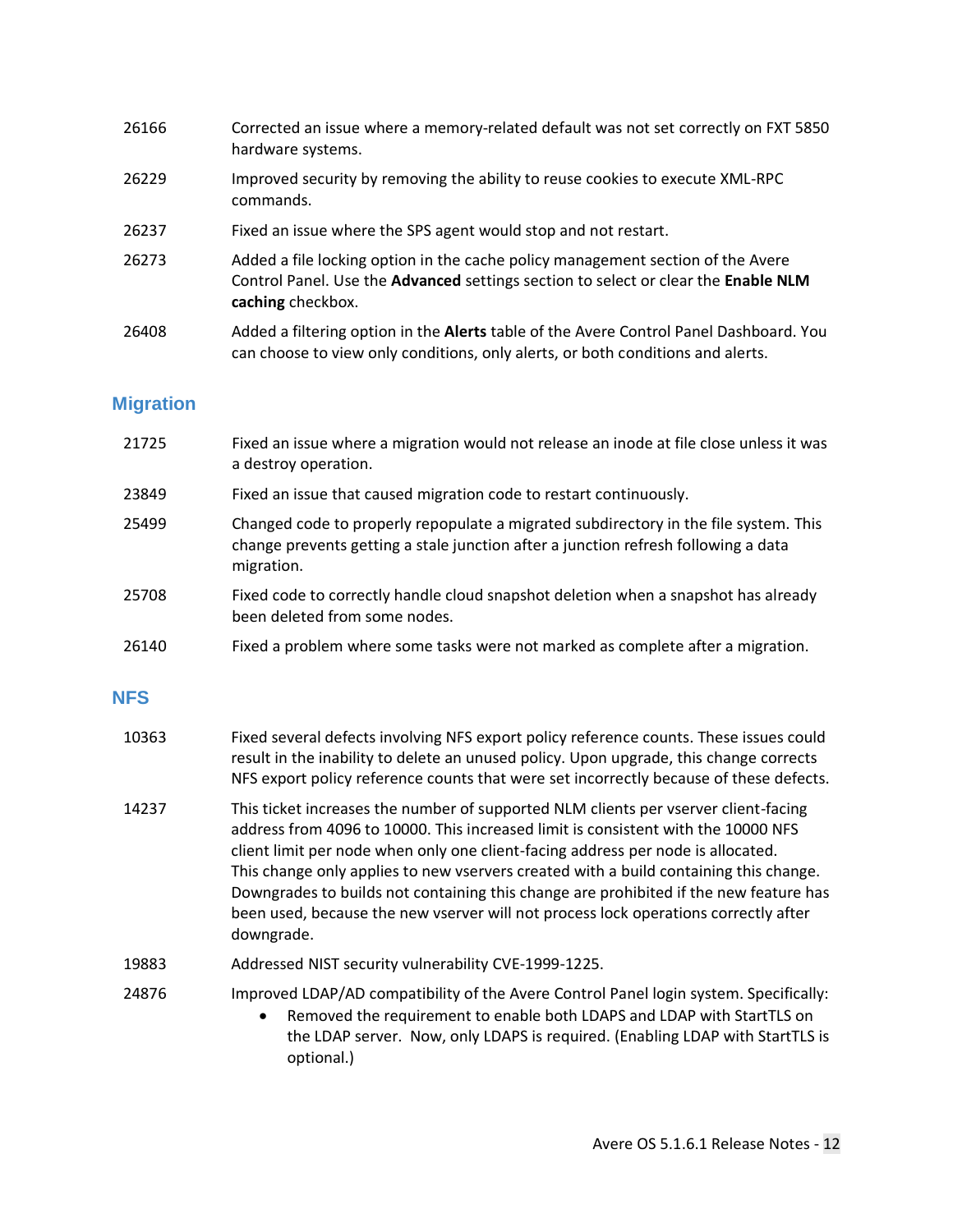|       | Allows custom LDAP and LDAPS ports to be configured. Use the XML-RPC<br>method dirServices.modify login to set the variables LDAPport or<br>LDAPSport.<br>Attribute queries can now be set to ad or rfc2307 instead of the default,<br>auto. The auto setting searches for both types of attributes, which is slower<br>and can cause timeouts when used with large LDAP trees. Use the XML-RPC<br>method dirServices.modify login to set the variable<br>loginQueryAttributes. |  |  |
|-------|---------------------------------------------------------------------------------------------------------------------------------------------------------------------------------------------------------------------------------------------------------------------------------------------------------------------------------------------------------------------------------------------------------------------------------------------------------------------------------|--|--|
| 25023 | Addressed an internal configuration timing race that could cause the filesystem<br>service to fail during startup after a software upgrade.                                                                                                                                                                                                                                                                                                                                     |  |  |
| 25491 | Improved the NFS core filer RRDNS change procedure.                                                                                                                                                                                                                                                                                                                                                                                                                             |  |  |
| 25546 | Implemented NLM lock caching for NAS core filers. This feature is available only on<br>new clusters created with a build containing this change.<br>NLM lock caching for NAS core filers is enabled by default for system cache policies<br>that do not allow directly connected clients. Custom cache policies can control the<br>behavior using the XML-RPC methods cachePolicy.create() and<br>cachePolicy.modify() by specifying the enableNlmCaching parameter.            |  |  |
| 25978 | This change fixes a defect where the XML-RPC method nfs. modify() did not<br>correctly handle changes to a subset of the available options.<br>The workaround for this defect is to specify all of the options in each call to<br>nfs.modify().                                                                                                                                                                                                                                 |  |  |
| 26560 | Added a buffer size check to prevent a possible internal string overflow.                                                                                                                                                                                                                                                                                                                                                                                                       |  |  |
| 26562 | Fixed two defects found in an on-box debugging tool. These failures are not thought                                                                                                                                                                                                                                                                                                                                                                                             |  |  |

26562 Fixed two defects found in an on-box debugging tool. These failures are not thought to have caused any problems at customer sites.

# <span id="page-14-0"></span>**Security**

| 21514 | The procedure for storing cluster login information used with the Cluster Manager<br>feature has changed. The Cluster Manager allows you to monitor multiple clusters<br>from a single web page.<br>Before this change, the usernames and passwords used to access the remote clusters<br>were stored in cleartext in an internal configuration file. The configuration file could<br>be uploaded to the Avere support portal as part of troubleshooting, possibly exposing |
|-------|-----------------------------------------------------------------------------------------------------------------------------------------------------------------------------------------------------------------------------------------------------------------------------------------------------------------------------------------------------------------------------------------------------------------------------------------------------------------------------|
|       | the passwords outside the cluster.<br>Now the login information is stored in a protected key distribution database that is<br>stored on the cluster and never uploaded for support.<br>It is strongly recommended that all affected customers change the administrative<br>passwords on clusters monitored in the Cluster Manager. Configure the Cluster<br>Manager to use read-only accounts to connect to the remote clusters.                                            |
| 23579 | Improved security by denying root access over SSH except from addresses in the local<br>cluster.                                                                                                                                                                                                                                                                                                                                                                            |
| 26081 | Updated PHP software to version 5.6.37.                                                                                                                                                                                                                                                                                                                                                                                                                                     |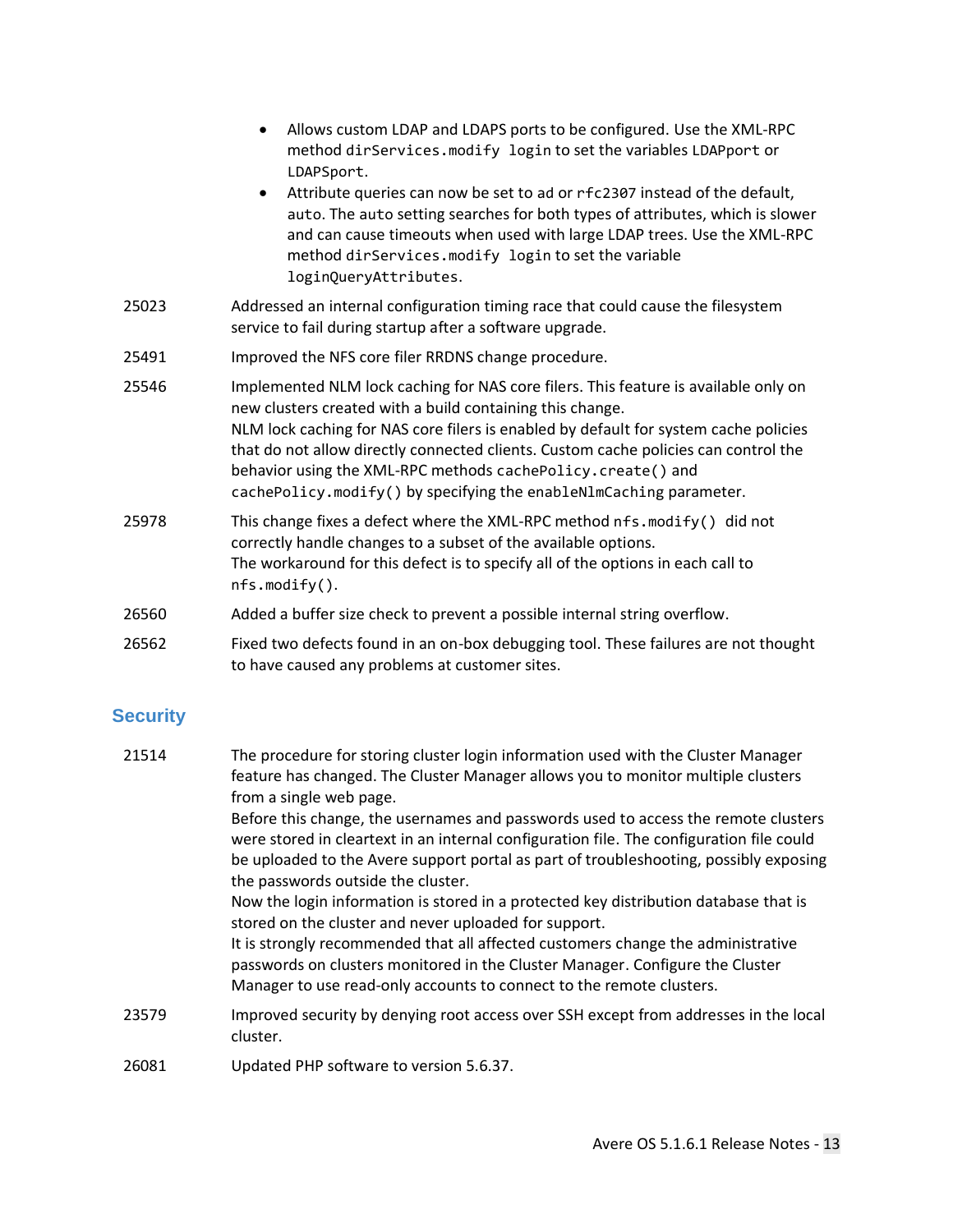26119 Fixed port vulnerabilities identified by the following NIST CVE numbers:

| CVE-2017-15710 | CVE-2018-1302 | CVE-2018-7323 | CVE-2018-7331 |
|----------------|---------------|---------------|---------------|
| CVE-2017-15715 | CVE-2018-1303 | CVE-2018-7324 | CVE-2018-7332 |
| CVE-2017-3738  | CVE-2018-1312 | CVE-2018-7325 | CVE-2018-7333 |
| CVE-2018-0495  | CVE-2018-6798 | CVE-2018-7326 | CVE-2018-7334 |
| CVE-2018-0732  | CVE-2018-6913 | CVE-2018-7327 | CVE-2018-7335 |
| CVE-2018-0737  | CVE-2018-7320 | CVE-2018-7328 | CVE-2018-7336 |
| CVE-2018-0739  | CVE-2018-7321 | CVE-2018-7329 | CVE-2018-7337 |
| CVE-2018-1283  | CVE-2018-7322 | CVE-2018-7330 | CVE-2018-7417 |
| CVE-2018-1301  |               |               |               |
|                |               |               |               |

26443 When an HTTP request is redirected to HTTPS, the system now returns the status code 308 (moved permanently) instead of 302 (moved temporarily).

## **SMB/CIFS**

| 18095 | Addressed a defect that could result in a CIFS service restart if the user token was<br>unknown.                                                                                                                                                                                           |
|-------|--------------------------------------------------------------------------------------------------------------------------------------------------------------------------------------------------------------------------------------------------------------------------------------------|
| 18917 | Added interlocks that prevent advanced SMB/CIFS share options associated with<br>POSIX mode bit junctions from being set on CIFS ACL junctions.                                                                                                                                            |
| 19493 | Fixed an issue that prevented users with non-read access to a file or directory from<br>accessing the file or directory at all.                                                                                                                                                            |
| 23716 | Addressed a problem that affected NetApp Clustered Data ONTAP core filers and<br>prevented adding or modifying a subdirectory junction when the export policy<br>prevented one of the components of the filepath from being created.                                                       |
| 23843 | Addressed a defect in Data Management out-of-sync processing for CIFS ACL<br>migrations to cloud core filers. Out-of-sync processing of Native Identity File/Directory<br>creations now fetches the source ACL from an internal cache rather than failing to<br>fetch from the core filer. |
| 23895 | Resolved an issue where client calls to fetch SMB ACLs could cause recursive<br>forwarding between FXT nodes due to an internal file-operation-routing loop.                                                                                                                               |
| 25154 | Addressed a defect in the receipt of Kerberized NFS client operations that could cause<br>a filesystem service restart.                                                                                                                                                                    |
| 25576 | Corrected an error that prevented the Force directory mode setting from displaying<br>in the CIFS share details page on the Avere Control Panel.                                                                                                                                           |
| 25866 | Fixed an issue where an SMB1 client could cause a CIFS service restart by performing<br>repeated authentications.                                                                                                                                                                          |
| 25872 | Updated code to prevent a filesystem service restart that could occur when invalid<br>UTF-8 characters were present in NFS directory entry names. Problems were seen<br>when these invalid directory entries were reported in the Data Management or Hot<br>Files features.                |
| 26190 | Fixed a problem that could cause a filesystem service restart when an SMB client lists<br>large directories through a CIFS ACL junction.                                                                                                                                                   |